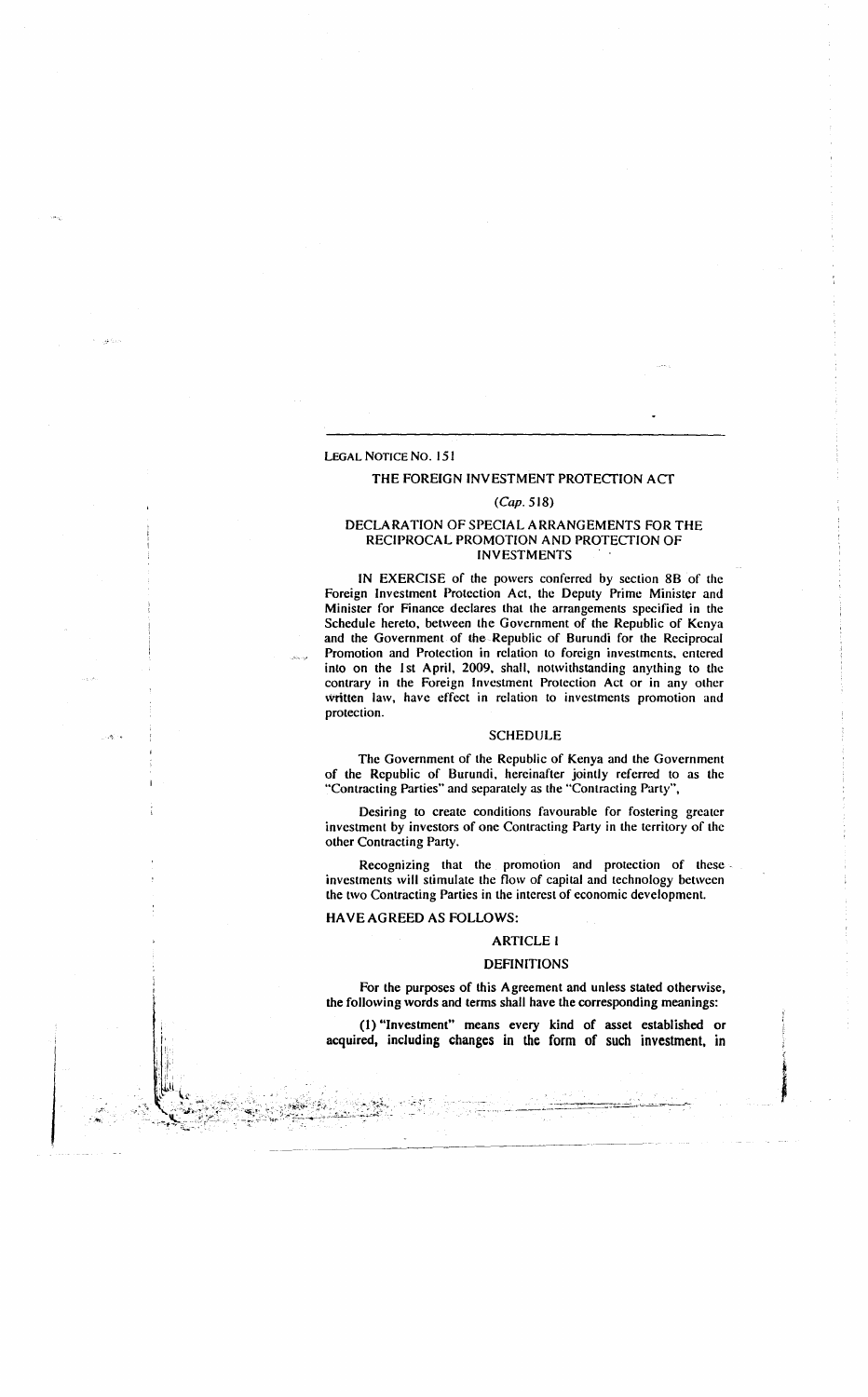accordance with the national laws of the Contracting Party in whose territory the investment is made and in particular, though not exclusively, includes:

- (i) Movable and immovable property as well as other rights such as mortgages, liens or pledges;
- (ii) Shares, stock and debentures of a company and any other similar forms of participation in a company;
- (iii) Rights to money or to any performance under contract having a financial value;
- (iv) Intellectual property rights in accordance with the relevant laws of the respective Contracting Parties;
- (v) Business concessions conferred by law under contract, including concession to search for and extract oil and other natural resources.

(2) "Investor" means:

 $\mathsf{I}$  .

- (i) Natural persons deriving their status as nationals of the Republic of Kenya or the Republic of Burundi according to their applicable laws;
- (ii) Any legal entity such as a company, corporation, firm, partnership, business associations, institution, organization, incorporated or constituted in accordance with the laws and regulations of the Contracting Party and having its registered office or central administration or principal place of business within the jurisdiction of that Contracting Party, whether or not for profit and whether its liabilities are limited or not

(3) "Returns" means the amounts yielded by investments, and shall in particular, though not exclusively include profits, dividends, interest, royalties, capital gains, reinvestment returns or other income including payments in kind related to investment.

Returns reinvested shall have the same protection as enjoyed by an investment.

(4) "Territory" means:

*--.:* \_. , -~ ~~- \_ \_ ~i\*.- :~:;:~~r:.~-~;~~~~t~{ =, - ·-.. ... ;o.· ~:.:: . -

- (i) In respect of the Republic of Kenya, the land territory, internal waters and territorial sea and the airspace above them, as well as the maritime zones beyond the territorial sea, including the seabed and subsoil, over which Kenya exercises sovereign rights or jurisdiction in accordance with its national laws in force and international law, for the purpose of exploitation and exploration of the natural resources of such areas.
- (ii) In respect of the Republic of Burundi, the lands of the State of Burundi, the territorial waters, including respectively their subsoil and seabed, the airspace over them, over which the State of Burundi exercises its

• >"-'I" <sup>~</sup>  $\cdot$  :

*555* 

.. ··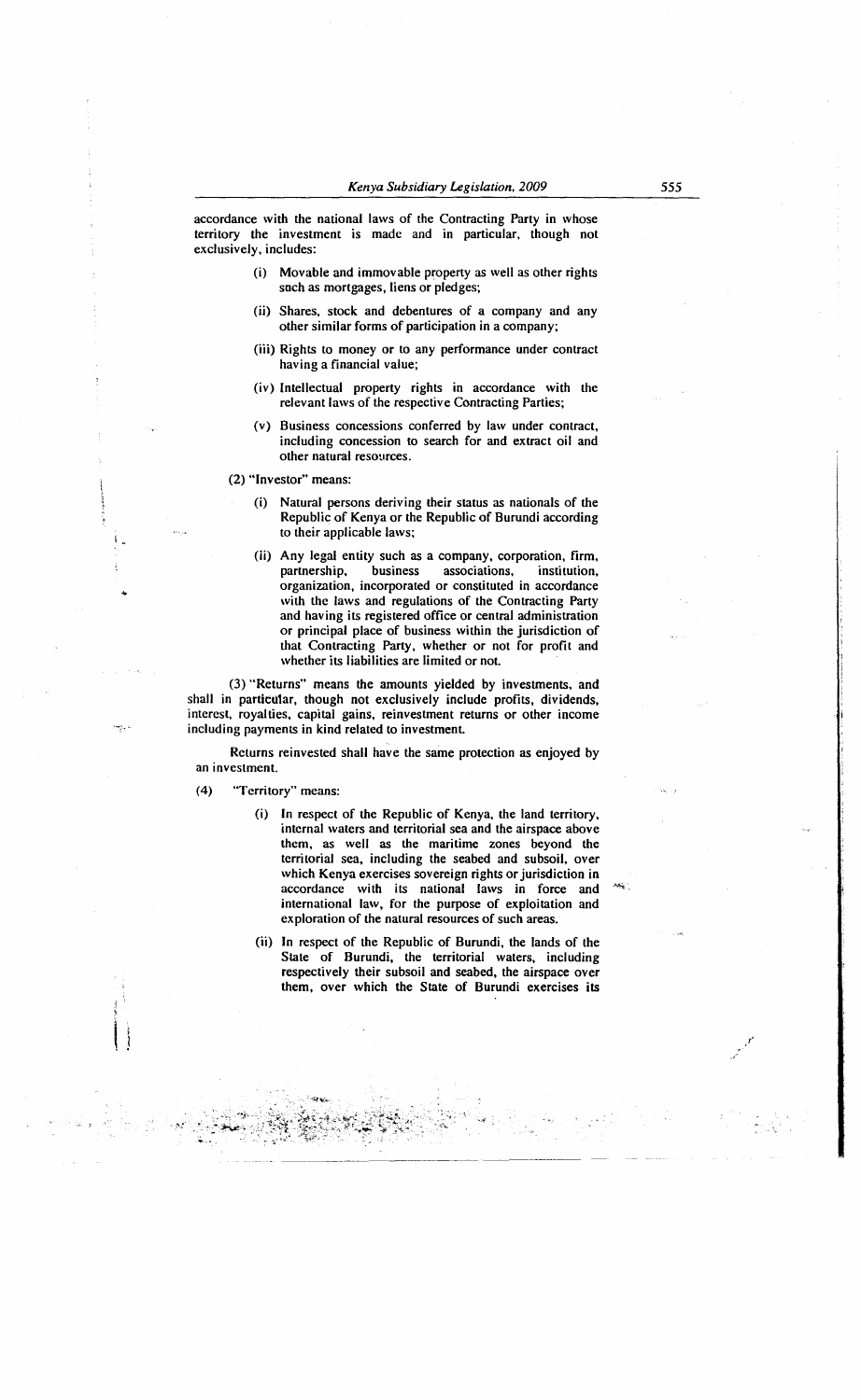sovereignty and its sovereign rights in accordance with the provisions of international law and internal laws and regulations of the State of Burundi.

# ARTICLE2

### SCOPE OF THE AGREEMENT

This Agreement shall apply to all investments made by investors of either Contracting Party in the territory of the other Contracting Party, accepted as such in accordance with its laws and regulations, whether made before or after the coming into force of this Agreement, but shall not apply to any dispute concerning an investment that arose or any claim that was settled before entry into force.

### ARTICLE3

### PROMOTION AND PROTECfiON OF INVESTMENT

I. Each Contracting Party shall encourage and create favourable conditions for investors of the other Contracting Party to make investments in its territory, and admit such investments in accordance with its laws and regulations in force.

2. Investments and returns of investors of each Contracting Party shall at all times be accorded fair and equitable treatment in the territory of the other Contracting Party.

3. Investments by investors of·each Contracting Party shall be accorded 'whole and sufficient protection and security in the territory of the other Contracting Party.

4. Without prejudice to its laws and regulations, none of the Contracting Parties shall take any unjustified or discriminatory measures against management, maintenance, usage, enjoyment, sale or other disposal of investments by investors of the other Contracting Party.

5. Subject to its laws and regulations, each Contracting Party shall provide assistance and means necessary for granting work permits to nationals of the Contracting Party engaged in activities related to investments made in the territory of this Contracting Party.

6. Each Contracting Party shall endeavour to encourage the use of both local human and material resources for the promotion of investment in its territory.

#### ARTICLE4

### NATIONAL TREATMENT AND MOST FAVOURED NATIONAL TREATMENT

I. Each Contracting Party shall accord to investments of investors of the other Contracting Party, treatment which shall not be less favourable than that accorded either to investments of its own or investments of investors of any third State.

2. The provisions stipulated in the above paragraph shall not be ·construed to allow the investors of the Contracting Parties to enjoy the

:-~~:·· -·~--- ·--

Ť

وي مي الله ال<mark>هامات الس</mark>ب

 $\frac{1}{2}$ ,  $\frac{1}{2}$ ,  $\frac{1}{2}$ ,  $\frac{1}{2}$ ,  $\frac{1}{2}$ ,  $\frac{1}{2}$ ,  $\frac{1}{2}$ ,  $\frac{1}{2}$ ,  $\frac{1}{2}$ ,  $\frac{1}{2}$ ,  $\frac{1}{2}$ ,  $\frac{1}{2}$ ,  $\frac{1}{2}$ ,  $\frac{1}{2}$ ,  $\frac{1}{2}$ ,  $\frac{1}{2}$ ,  $\frac{1}{2}$ ,  $\frac{1}{2}$ ,  $\frac{1}{2}$ ,  $\frac{1}{2}$ ,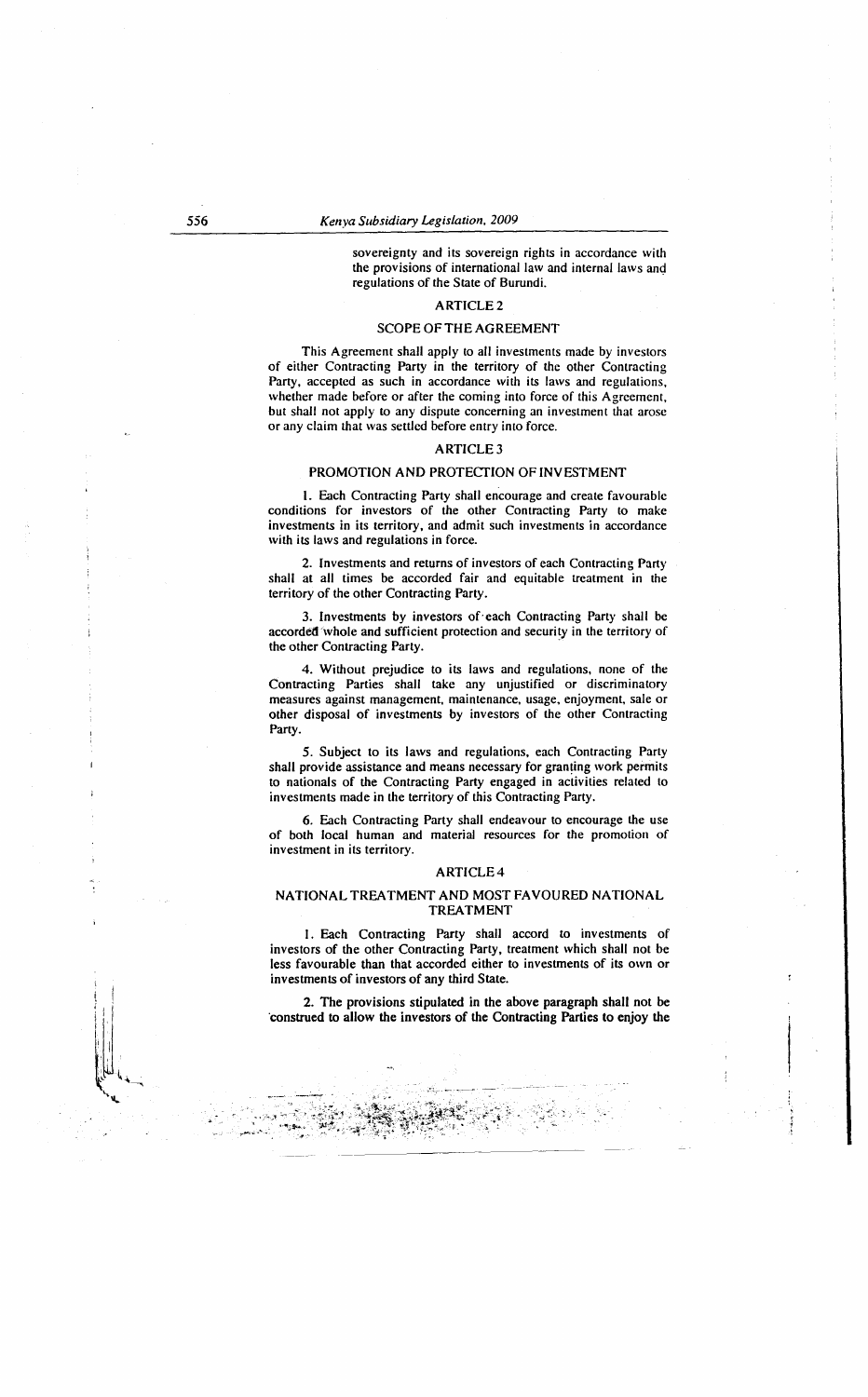privileges granted by either Contracting Party to the investors of a third State by virtue of its participation in any of the following:

- (i) Agreements relating to any existing or future customs unions, free trade zones, regional economic organizations or similar international agreements;
- (ii) International agreements relating wholly or mainly to taxation.

# **ARTICLE 5**

### EXPROPRIATION AND COMPENSATION

I. The investment shall not be subject, either .directly or indirectly, to any act of expropriation or nationalization or to any other procedure of similar effect unless it is intended for public interest and without discrimination against prompt and full compensation paid in accordance with the legal procedures and general principles of the type of treatment stipulated in paragraph (2) of this Article subject to provisions of the Agreement on Trade Related Aspects of Intellectual Property Rights (TRIPS) on compulsory licensing.

2. The said compensation shall be equivalent to the real market value for the expropriated investment at the time of its expropriation or its declaration and shall be estimated in accordance with a normal economic situation prevailing prior to any threat of expropriation. The compensation due shall be paid without unreasonable delay and shall enjoy free transfer, and it shall include interest at a fair and equitable rate, however, it shall not be less than the prevailing six month Liborrate of interest or equivalent, from the date of expropriation until the date of payment.

3. Without prejudice to the rights of the investor under Article (8) of this Agreement, the investor shall have a right, under the law of the Contracting Party making the expropriation, to review, by a judicial or other independent authority of that contracting Party, of the valuation of the compensation in accordance with the principles set out in this Article. The Contracting Party making the expropriation shall make every endeavour to ensure that such review is carried out promptly.

4. Where a Contracting Party expropriates the assets of a Company which is incorporated or constituted under the law in force in any part of its own territory, and in which investor of the other Contracting Party own shares, it shall ensure that the provisions of paragraph (I) of this Article are applied to the extent necessary to ensure prompt and full compensation in respect to their investment to such investors to the other Contracting Party who are owners of those shares.

i I  $\vert$ I I I

*5.* Investors of one Contracting Party whose investments in the territory of the other Contracting Party suffer losses owing to war or other armed conflict, a state of national emergency or civil disturbances in the territory of the latter Contracting Party shall be accorded by the latter Contracting Party, treatment as regards restitution, latter Contracting Party, treatment as regards restitution,

,::.:,.

~~~~~-·--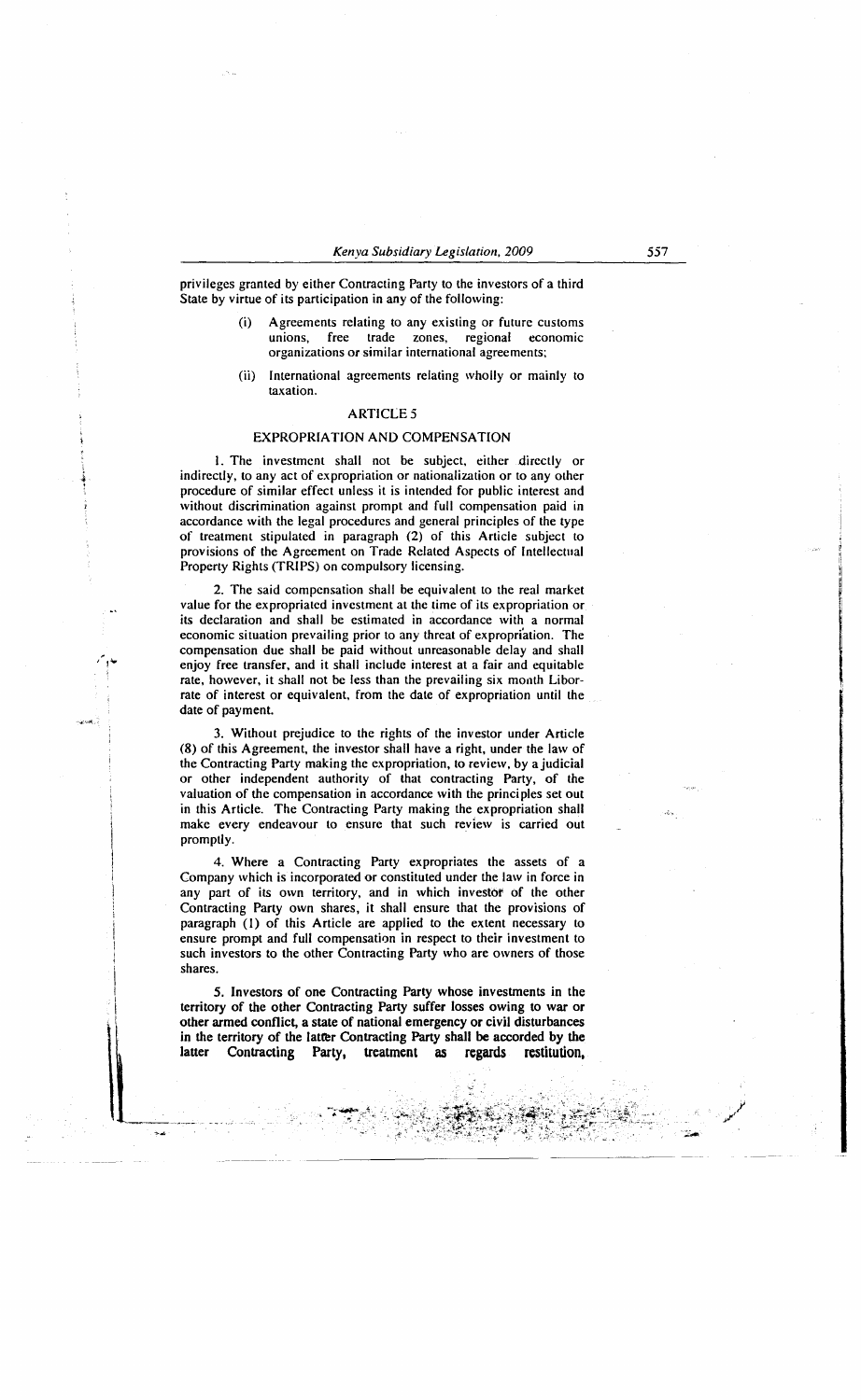indemnification, compensation or other settlement no less favourable than that which the latter Contracting Party accords to its own investors or to investors of any third State.

6. The application of this Article is subject to compliance with the tax laws, regulations and conventions of each Contracting State.

#### ARTICLE 6

### REPATRIATION OF INVESTMENT AND RETURNS

l. Each Contracting Party shall permit all funds of an investor of the other Contracting Party related to an investment in its territory to be freely transferred, without unreasonable delay and on a nondiscrimination basis. Such funds would include:

- (i) Capital and additional capital amounts used to maintain and increase investment;
- (ii) Returns;
- (iii) Repayments of any loan, including interest thereon, relating to the investment;
- (iv) Proceeds from sales of their shares;
- (v) Proceeds received by investors in case of sale or partial sale or liquidation;
- (vi) The earnings of citizens/nationals of one Contracting Party who work in connection with an investment in the territory of other Contracting Party;
- (vii) Payments arising from an investment dispute;
- (viii) Compensation pursuant\_to Article (5) of this Agreement.

"2. Unless otherwise agreed to between the parties, currency transfer under paragraph l of this Article shall be permitted in the currency of the original investment or any other convertible currency. Such transfer shall be made at the prevailing market rate of exchange on the date of transfer.

3. The application of this Article is subject to compliance with the tax laws, regulations and conventions of each Contracting State.

# ARTICLE7

### SUBROGATION

Where one Contracting party or its designated agency has guaranteed any indemnity against non-commercial risks in respect of an investment by any of its investors in the territory of the other Contracting Party and has made payment to such investors in respect of their claims under this Agreement, the other Contracting Party agrees that the first Contracting Party or its designated agency is entitled by virtue of subrogation to exercise the claims of those investors. The subrogated rights or claims shall not exceed the original rights or claims of such investors.

i

f: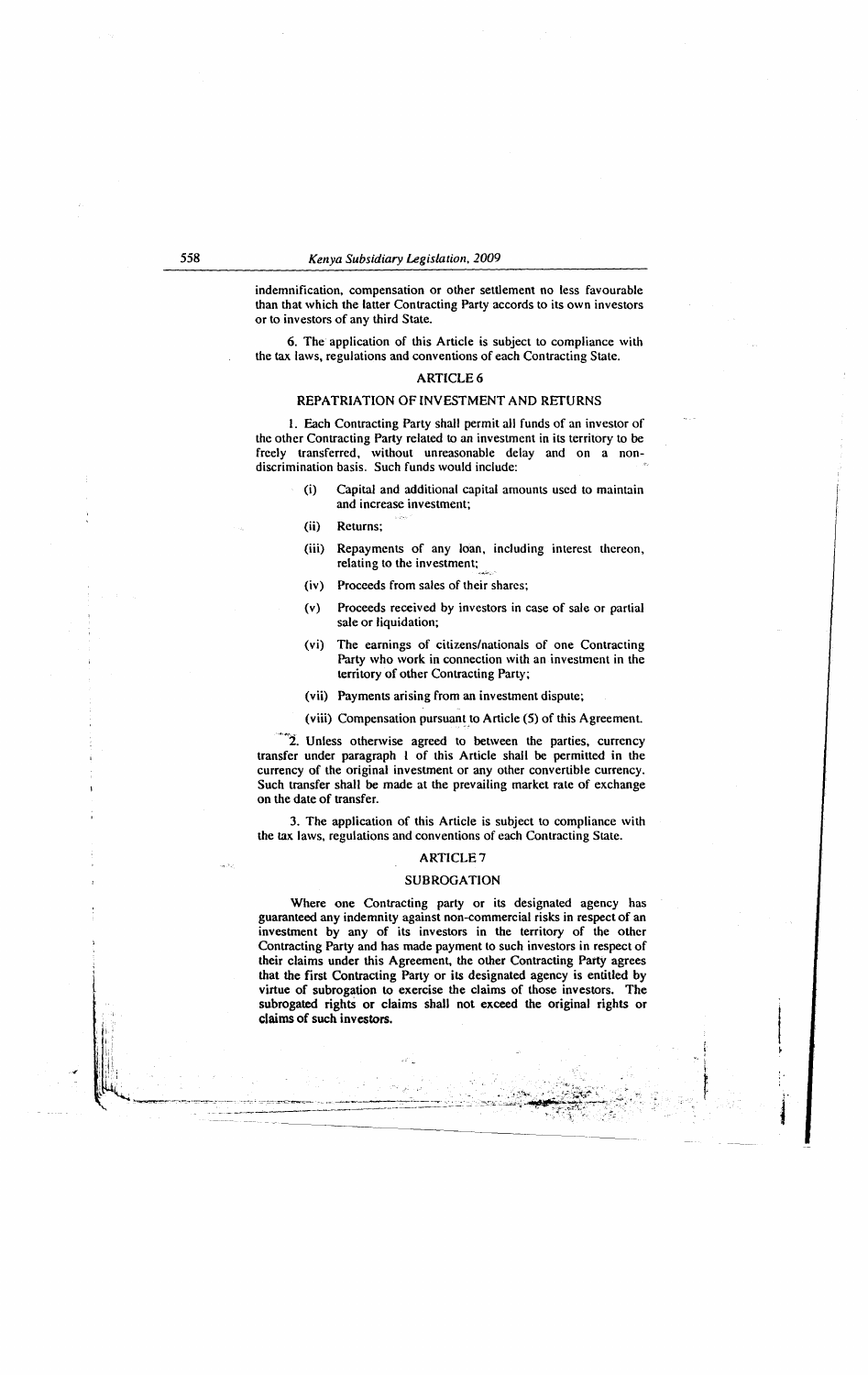# ARTICLES

### SETTLEMENT OF DISPUTES BETWEEN A CONTRACTNG PARTY AND AN INVESTOR OF THE OTHER CONTRACTING PARTY

I. All legal disputes under the provisions on this Agreement; arising directly from an investment between either Contracting Party and an investor of the other Contracting Party shall be settled amicably among themselves through mutual negotiations.

2. If such disputes cannot be settled according to the provisions of paragraph (I) of this Article within three months from the date of request in writing for settlement, either party to the dispute may submit the dispute to:

- (i) The competent court of the host Contracting Party for decision, if the investor so agrees: or
- (ii) The International Centre for the Settlement of Investment Disputes established under the Convention on the Settlement of Investment Disputes between States and Nationals of other States of March 18, 1965 done in Washington, D.C., if this Convention is applicable to the Contracting Parties, or
- (iii) An Ad Hoc Arbitral Tribunal

Either party to the investment dispute, who chooses one of the above mentioned ways of the settlement of dispute, cannot choose the two other ways.

3. The Ad Hoc Arbitral Tribunal specified under paragraph (iii) shall be established as follows:

- Each party to the dispute shall appoint one arbitrator, and the two arbitrators, thus appointed, shall select by mutual agreement a third arbitrator, who must be a citizen of a third country, and who shall be appointed as Chairperson of the Tribunal by the two parties. All the arbitrators must be appointed within two months from the date of notification by one party to the other party of its intention to submit the dispute to arbitration.
- (ii) If the periods specified in paragraph 3(i) herein have not been respected, either party, in the absence of any other agreement, shall invite the President of the International Court of Justice, who is not a national of either Contracting Party, to make the necessary appointments. If the President is a national of either Contracting Party or prevented from discharging the said functions, the member of the International Court of Justice next is seniority and who is not a national of either Contracting Party shall be invited to make the necessary appointments.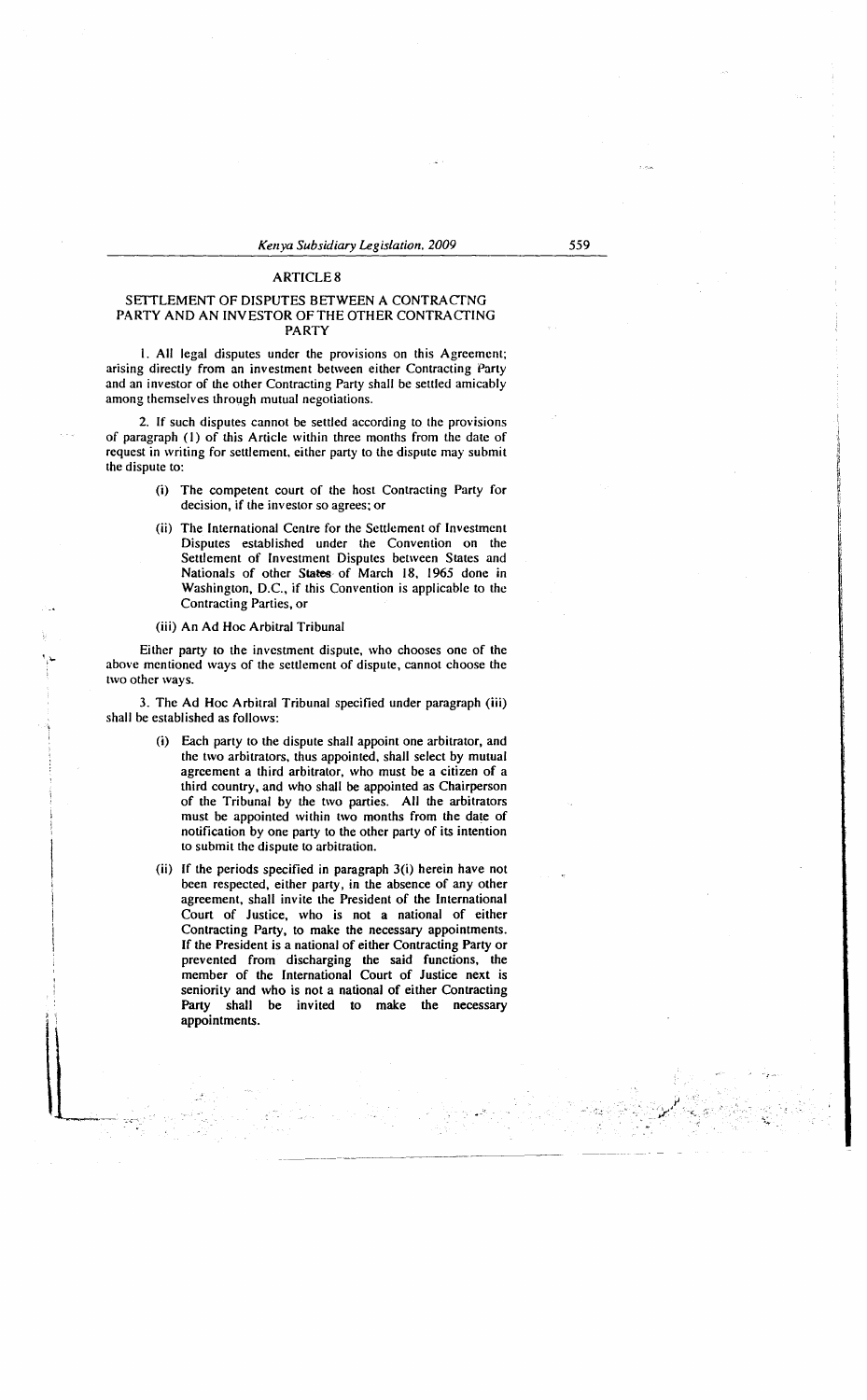- (iii) The Ad Hoc Arbitral Tribunal shall reach its decisions by a majority of votes. These decisions shall be final and legally binding upon the parties and shall be enforced in accordance with the domestic law of the Contracting Party to the dispute, The decisions shall be taken in conformity with the provisions of this Agreement and the laws of the Contracting Party to the dispute.
- (iv) The Tribunal shall interpret its awards and give reasons and basis of its decision at the request of either party. Unless otherwise agreed by the parties, the venue of Arbitration will be at the Hague, Netherlands.
- (v) The languages of the proceedings of the Ad Hoc Arbitral Tribunal shall be English and French.

### Subject to the above, the Tribunal shall follow the Arbitration Rules of the United Nations Commission for International Trade Law (UNCTRAL), 1976.

### ARTICLE<sub>9~</sub>

### SETTLEMENT OF DISPUTE BETWEEN THE CONTRACTING PARTIES

I. The two Contracting Parties shall strive in good faith and mutual cooperation to reach a fair and quick settlement of any dispute arising between them concerning interpretation or execution of this Agreement. In this connection, the two Contracting Parties hereby agree to enter into mutual negotiations to reach such amicable settlement of all the disputes. If, after such mutual negotiations, the dispute has not been settled within a period of six months from the date on which the matter was raised by either Contracting Party, it may be submitted at the request of either Contracting Party to an Arbitral Tribunal composed of three members.

2. Within a period of two months from the date of receiving the said request, each Contracting Party shall appoint one arbitrator, and the two arbitrators so appointed shall appoint, within a period of two months and with the approval of both Contracting Parties, a national of a third country as Chairperson of the Tribunal.

3. If within the periods specified in paragraph (2) of this Article the necessary appointments have not been made, either Contracting Party may, in the absence of any other agreement, invite the President of the International Court of Justice at the Hague, Netherlands, to make any necessary appointments. If otherwise prevented from discharging the said function, the Vice-President of the International Court of Justice, at The Hague, Netherlands, shall be invited to make the necessary appointments. If the Vice-President of the International Court of Justice, at The Hague, Netherlands, is a national of either Contracting Party or if he/she too is prevented from discharging the said function, the Member of the International Court of Justice next in seniority who is not a national of either Contracting Party shall be invited to make the necessary appointments. - ------- -----

 $\ddot{\ddot{\imath}}$ ·p (t  $^{\circ}$ 

 $\mathbf{1}$  .

.<

 $\cdot$  ' . I I . '

\ ill

 $\mathbf{r}$ IL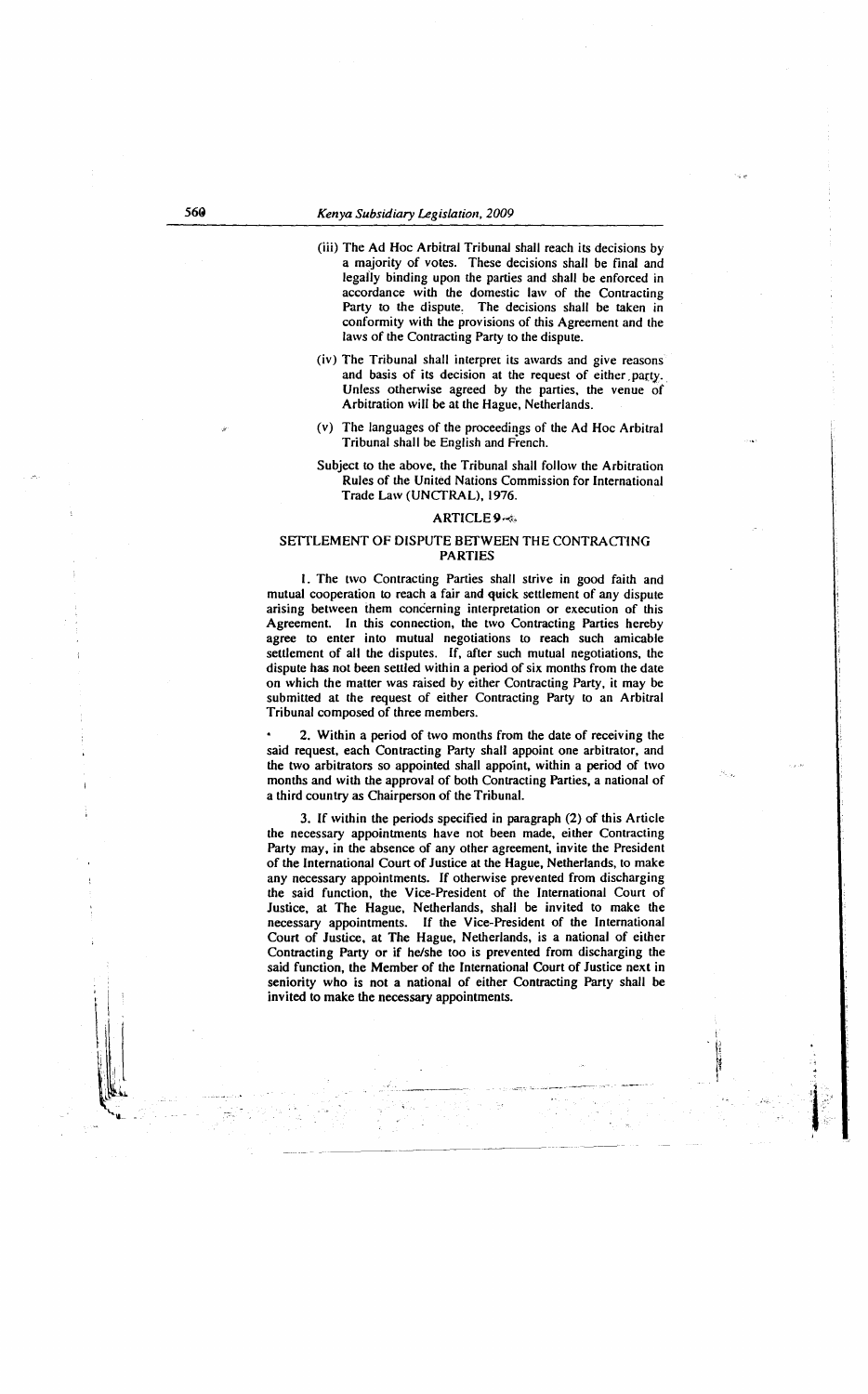4. The Arbitral Tribunal shall reach its decisions by a majority of votes. Such decisions shall be binding on both Contracting Parties. Each Contracting Party shall bear the cost of its own member of the Arbitral Tribunal and of its representation in the arbitral proceeding. The cost of the tribunal and of its remaining cost shall be borne in equal parts by Contracting Parties. The Tribunal may, however, in its decision direct that a higher proportion of costs shall be borne by one of the two Contracting Parties and this award be binding on both Contracting Parties.

5. Unless agreed otherwise by the Contracting Parties, the venue of Arbitration shall be The Hague, Netherlands.

6. All claims shall be submitted and all hearing sessions shall be completed within a period of eight months from the date the third member of the Arbitral tribunal is appointed, unless otherwise agreed. The Tribunal shall issue its decision within two months from the date of submitting the final claims or the date of closing the general sessions, whichever is later.

7. lt shall not be permitted to submit a dispute to an Arbitration Tribunal pursuant to the rules of this Article if the same dispute was submitted to another Arbitration Tribunal pursuant to the rules of Articles (8) above and which is still under hearing by that Tribunal. This, however, shall not affect entering into direct and constructive negotiations between the Contracting Parties.

8. The languages of the proceedings of the Arbitral Tribunal shall be English and French.

### ARTICLE lO

# ENTRY AND SOJOURN OF PERSONNEL

A Contracting Party shall, subject to its laws applicable to the entry and sojourn of non-citizens, permit natural persons of the other Contracting Party and other persons appointed or employed by investors of the other Contracting Party to enter and remain in its territory for the purpose of engaging in activities connected with investments.

### ARTICLE II

### APPLICABLE LAWS

l. Except as otherwise provided in this Agreement, all investments shall be governed by the laws in force in the territory of the Contracting Party in which such investments are made.

2. Notwithstanding paragraph I of this Article, nothing in this Agreement precludes the host Contracting Party from taking action for the protection of its essential national security interests or public order or morality affecting public order or in circumstances of extreme emergency in accordance with its laws normally and reasonably applied on a non-discriminatory basis.

•''">--

, ..

 $\tilde{\phantom{a}}$   $\sim$  $\mathsf{l}$ 

 $\begin{picture}(20,20) \put(0,0){\dashbox{0.5}(20,0){ }} \put(15,0){\dashbox{0.5}(20,0){ }} \put(25,0){\dashbox{0.5}(20,0){ }} \put(25,0){\dashbox{0.5}(20,0){ }} \put(25,0){\dashbox{0.5}(20,0){ }} \put(25,0){\dashbox{0.5}(20,0){ }} \put(25,0){\dashbox{0.5}(20,0){ }} \put(25,0){\dashbox{0.5}(20,0){ }} \put(25,0){\dashbox{0.5}(20,0){ }} \put(25,0){\dashbox{$ 

' little state and state of the state of the state of the state of the state of the state of the state of the s<br>The state of the state of the state of the state of the state of the state of the state of the state of the st

la propinsi Santa La Caractería<br>La componenta de la componenta de la componenta de la componenta de la componenta de la componenta de la compo<br>La componenta de la componenta de la componenta de la componenta de la componen

;

561